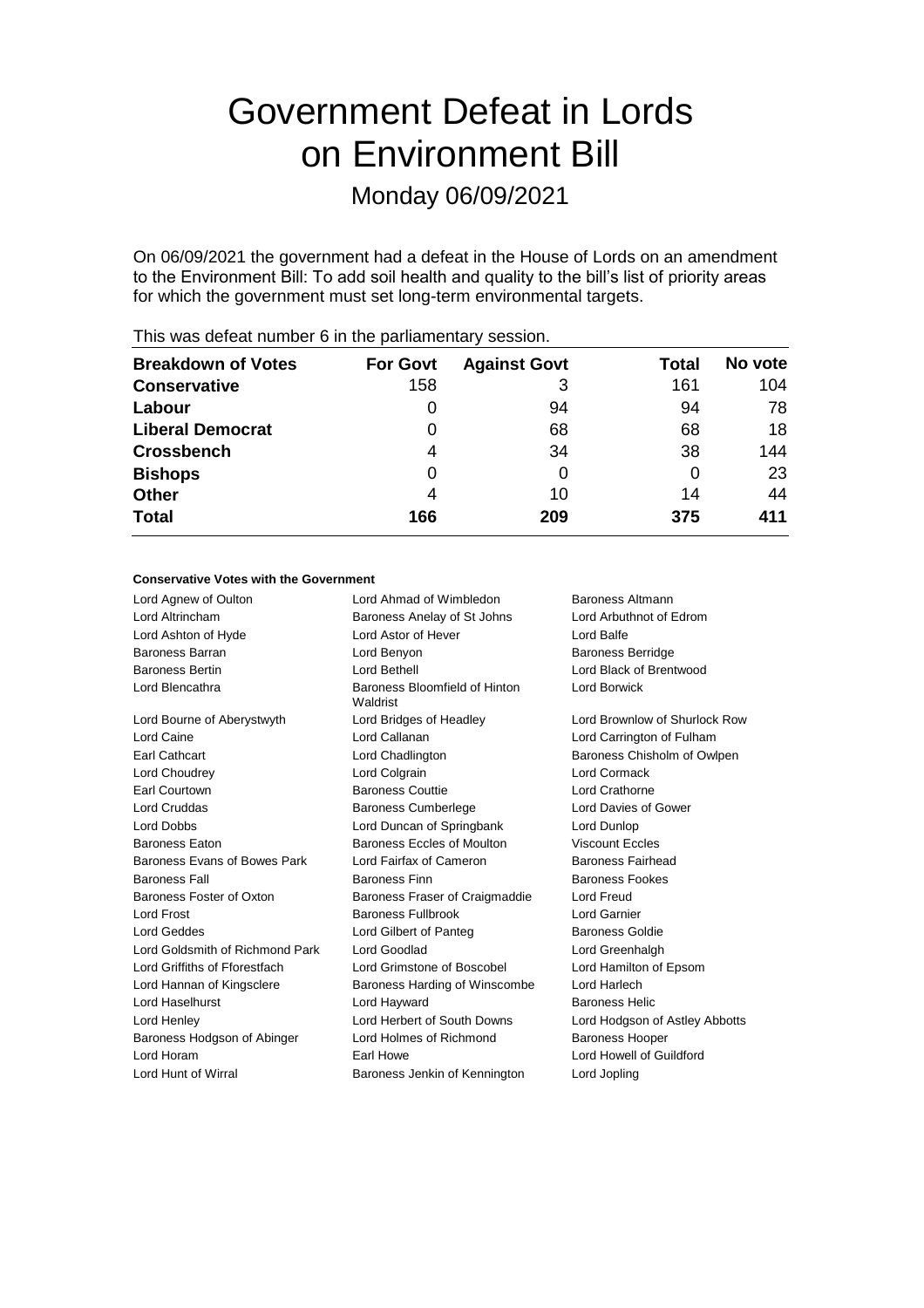| <b>Conservative Votes against the Government</b> |                                                 |                                    |  |
|--------------------------------------------------|-------------------------------------------------|------------------------------------|--|
| Lord Young of Cookham                            | Viscount Younger of Leckie                      |                                    |  |
| Lord Wei                                         | Lord Wharton of Yarm                            | Baroness Williams of Trafford      |  |
| Lord Udny-Lister                                 | Baroness Vere of Norbiton                       | <b>Baroness Warsi</b>              |  |
| Viscount Trenchard                               | Lord True                                       | Lord Tugendhat                     |  |
| Lord Suri                                        | Lord Taylor of Holbeach                         | Lord Trefgarne                     |  |
| Lord Strathclyde                                 | <b>Baroness Stroud</b>                          | <b>Baroness Sugg</b>               |  |
| Lord Sterling of Plaistow                        | Lord Stewart of Dirleton                        | Baroness Stowell of Beeston        |  |
| Earl Shrewsbury                                  | Lord Smith of Hindhead                          | Baroness Stedman-Scott             |  |
| Lord Sherbourne of Didsbury                      | <b>Baroness Shields</b>                         | Lord Shinkwin                      |  |
| Baroness Shackleton of Belgravia                 | Lord Sharpe of Epsom                            | Lord Sheikh                        |  |
| Baroness Scott of Bybrook                        | Baroness Seccombe                               | Lord Selkirk of Douglas            |  |
| Lord Sarfraz                                     | Lord Sassoon                                    | <b>Baroness Sater</b>              |  |
| <b>Lord Rotherwick</b>                           | Baroness Sanderson of Welton                    | Lord Sandhurst                     |  |
| Lord Risby                                       | Lord Robathan                                   | <b>Baroness Rock</b>               |  |
| <b>Baroness Rawlings</b>                         | Lord Reay                                       | <b>Baroness Redfern</b>            |  |
| Lord Popat                                       | Lord Price                                      | Lord Ranger                        |  |
| Lord Parkinson of Whitley Bay                    | <b>Lord Pickles</b>                             | <b>Baroness Pidding</b>            |  |
| <b>Baroness Noakes</b>                           | Lord Norton of Louth                            | Lord O'Shaughnessy                 |  |
| Lord Moynihan<br>Baroness Neville-Jones          | Lord Naseby<br>Baroness Neville-Rolfe           | Baroness Nicholson of Winterbourne |  |
| Duke of Montrose                                 | <b>Baroness Morrissey</b>                       | Lord Moylan<br>Lord Nash           |  |
| Lord McLoughlin                                  | <b>Baroness Meyer</b>                           | Baroness Mobarik                   |  |
| <b>Baroness Manzoor</b>                          | Lord Marland                                    | Lord Marlesford                    |  |
| Lord Lexden                                      | Earl Lindsay                                    | Lord Lingfield                     |  |
| Lord Lamont of Lerwick                           | Lord Lancaster of Kimbolton                     | Earl Leicester                     |  |
| Lord Kamall                                      | Lord Keen of Elie<br>Lord Kirkhope of Harrogate |                                    |  |
|                                                  |                                                 |                                    |  |

Earl Caithness Lord Deben Lord Mackay of Clashfern

#### **Labour Votes with the Government**

# **Labour Votes against the Government**

Lord Bach Baroness Bakewell Lord Bassam of Brighton Lord Berkeley **Lord Blunkett** Lord Boateng Lord Boateng Lord Bradley **Lord Bragg Lord Bragg Lord Brooke of Alverthorpe** Lord Browne of Ladyton Baroness Bryan of Partick Lord Campbell-Savours Lord Carter of Coles **Baroness Chakrabarti** Viscount Chandos Baroness Chapman of Darlington Lord Clark of Windermere Lord Coaker Lord Collins of Highbury Baroness Crawley Lord Davidson of Glen Clova Lord Davies of Oldham Lord Davies of Brixton Baroness Donaghy Lord Donoughue **Baroness Drake** Lord Dubs Lord Elder Lord Foulkes of Cumnock Lord Grantchester Lord Grocott Viscount Hanworth Lord Harris of Haringey Lord Haworth Baroness Hayman of Ullock Baroness Healy of Primrose Hill Lord Hendy **Baroness Henig** Baroness Henig Baroness Hilton of Eggardon Lord Hollick Lord Hunt of Kings Heath Lord Hutton of Furness Lord Jones **Baroness Jones of Whitchurch** Lord Kennedy of Southwark Baroness Kennedy of The Shaws Lord Khan of Burnley Lord Knight of Weymouth Baroness Lawrence of Clarendon Lord Liddle **Baroness Massey of Darwen** Lord McAvoy Lord McConnell of Glenscorrodale Baroness McDonagh Baroness McIntosh of Hudnall Lord McKenzie of Luton Lord McNicol of West Kilbride Baroness Merron **Lord Monks** Lord Monks **Lord Mongan** Baroness Morris of Yardley **Baroness Osamor** Baroness Paroness Pitkeathley Lord Ponsonby of Shulbrede Baroness Primarolo Baroness Ramsay of Cartvale Baroness Rebuck Lord Robertson of Port Ellen Lord Rooker

Baroness Adams of Craigielea Baroness Amos Lord Anderson of Swansea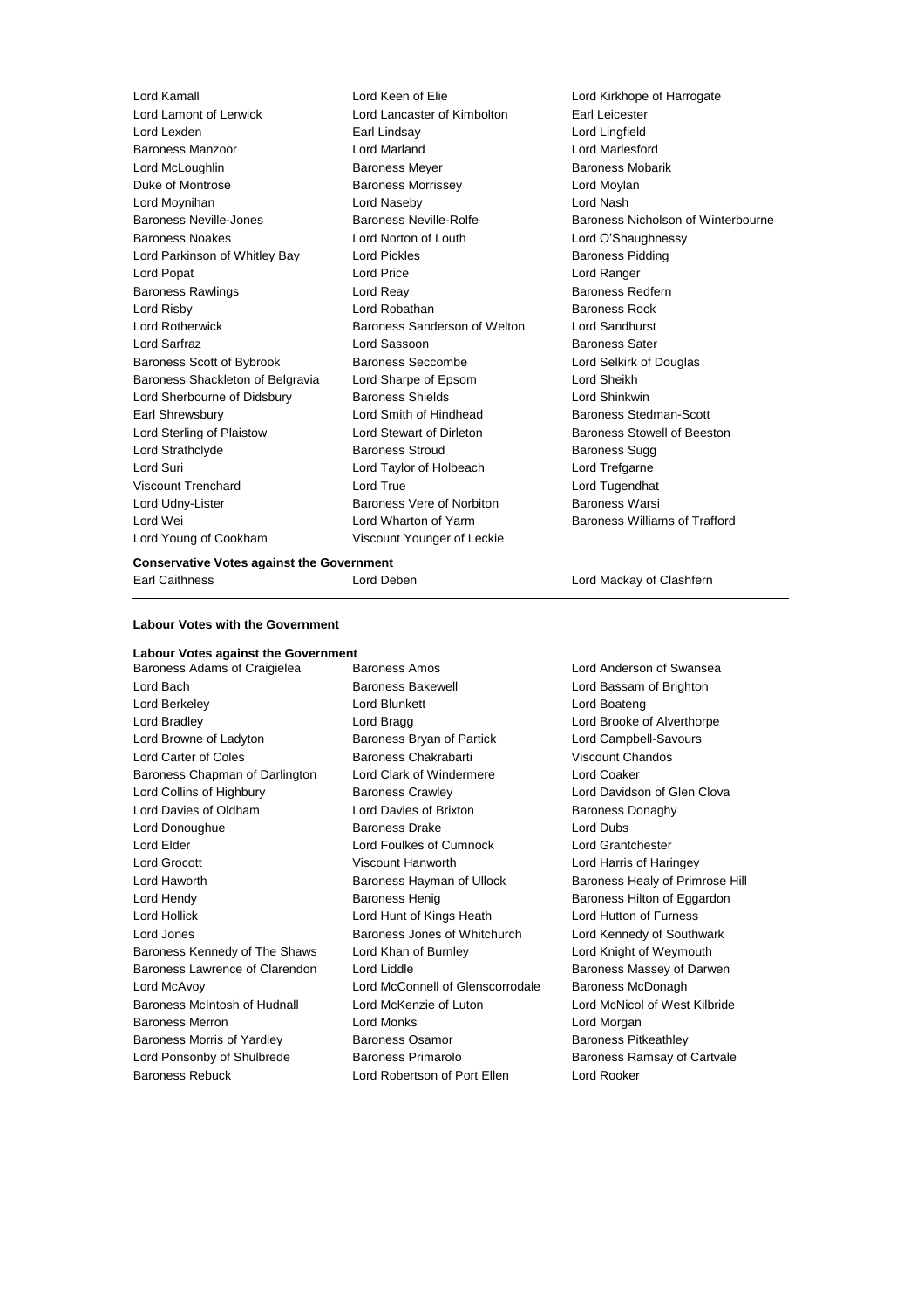**Lord Rosser Community Community** Lord Sawyer **Baroness Sherlock** Baroness Sherlock Baroness Smith of Basildon Lord Snape Lord Soley Viscount Stansgate Baroness Thornton Lord Tomlinson Lord Touhig Lord Triesman Lord Tunnicliffe Baroness Warwick of Undercliffe Lord Watson of Invergowrie Lord Watts Lord West of Spithead **Baroness Wheeler** Baroness Whitaker Lord Whitty Baroness Wilcox of Newport Lord Winston Baroness Young of Old Scone

# **Liberal Democrat Votes with the Government**

# **Liberal Democrat Votes against the Government**

Lord Alderdice **Lord Allan of Hallam** Baroness Bakewell of Hardington Mandeville Baroness Barker **Lord Beith** Baroness Benjamin Baroness Bonham-Carter of Yarnbury Baroness Bowles of Berkhamsted Baroness Brinton **Baroness Burt of Solihull** Lord Bruce of Bennachie **Baroness Burt of Solihull** Lord Campbell of Pittenweem Lord Chidgey Lord Clement-Jones Lord Dholakia **Baroness Featherstone** Lord Foster of Bath Lord Fox **Baroness Garden of Frognal** Lord German Earl Glasgow **Lord Goddard of Stockport** Baroness Grender Baroness Hamwee Baroness Harris of Richmond Baroness Humphreys Lord Hussain Baroness Hussein-Ece Baroness Janke Baroness Jolly Baroness Kramer Lord Lee of Trafford Baroness Ludford Lord Marks of Henley-on-Thames Lord McNally Lord Newby Baroness Northover Lord Oates Lord Paddick **Baroness Parminter** Baroness Parminter Baroness Pinnock Lord Purvis of Tweed Baroness Randerson Lord Razzall Lord Redesdale Lord Rennard Lord Roberts of Llandudno Lord Scriven Lord Sharkey Baroness Sheehan Lord Shipley Baroness Smith of Newnham Lord Stoneham of Droxford Lord Storey Lord Strasburger Lord Stunell Baroness Suttie **Lord Teverson Baroness Thomas of Winchester** Lord Thomas of Gresford Baroness Thornhill Viscount Thurso Lord Tope Lord Tyler Lord Wallace of Saltaire Baroness Walmsley **Lord Willis of Knaresborough** 

## **Crossbench Votes with the Government**

Lord Brown of Eaton-under-Heywood Lord Carrington **Lord Creenway** Lord Kakkar

### **Crossbench Votes against the Government**

Baroness Boycott Baroness Brown of Cambridge Lord Cameron of Dillington Lord Carlile of Berriew Earl Clancarty Viscount Colville of Culross Earl Courtenay of Devon Viscount Craigavon Baroness D'Souza Baroness Falkner of Margravine Baroness Finlay of Llandaff Lord Hannay of Chiswick Lord Harries of Pentregarth Lord Judge Lord Kerr of Kinlochard Lord Kilclooney Earl Kinnoull Lord Krebs Lord Londesborough Lord Loomba Earl Lytton Baroness Masham of Ilton Baroness Meacher Baroness Prashar Lord Ravensdale Baroness Stern Lord Thomas of Cwmgiedd Lord Vaux of Harrowden **Baroness Watkins of Tavistock** Duke of Wellington Baroness Wheatcroft

Lord Aberdare Lord Alton of Liverpool Lord Anderson of Ipswich

**Bishop Votes with the Government**